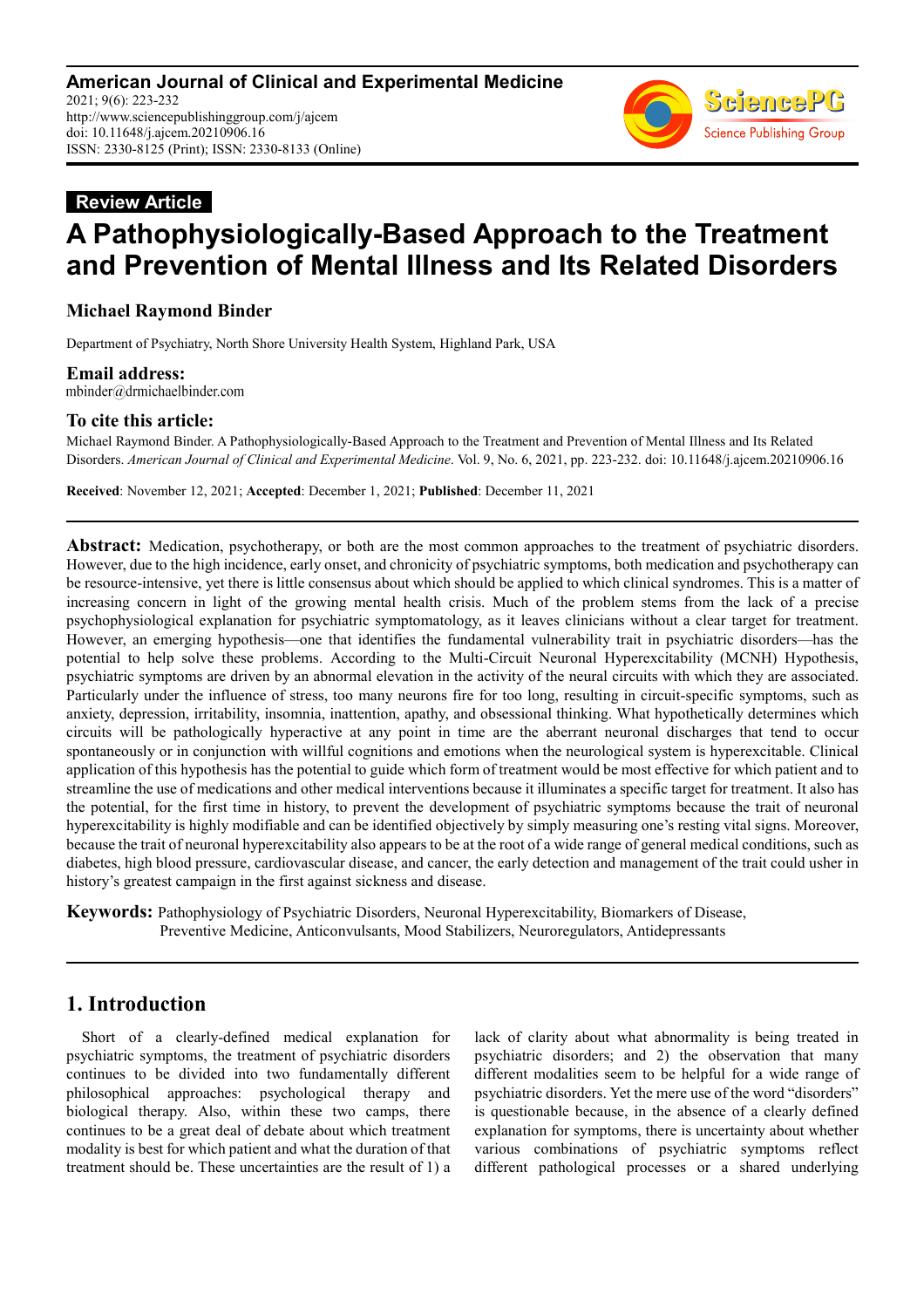abnormality [1]. However, the mere fact that so many different psychological and biological treatment approaches can be effective for the same syndromes suggests that many or all of the syndromes are rooted in a shared abnormality. Be that as it may, there is a major difference between the psychological and the biological schools of thinking. The psychological school believes that psychopathology arises in the mind and, therefore, can be treated by correcting the psychological abnormalities that drive the symptoms. In contrast, the biological school believes that psychopathology arises in the brain and, therefore, can be treated by correcting the neurological abnormalities that drive the symptoms.

Though these two schools of thinking have yet to be reconciled conceptually, the evidence base, which shows similar benefits from both approaches to treatment [2], suggests that both are correct; that psychopathology is a mental illness but that it is also neurologically-driven. This idea is reinforced by the observation that psychotherapy and medical therapy tend to have synergistic effects [3]. That begs the question: how is it possible that these two modalities, though distinctly different, can have complementary effects?

Seemingly, the answer would lie in the functional anatomy; the mind and the brain must differ in essence yet be mutually influential. Based on this hypothesis, psychotherapy would target the mind, and biological therapy would target the brain. Since the mind and the brain would influence each other, treating both would have complementary and additive effects. However, this would lead to two more questions: 1) what goes on in the mind; and 2) what goes on in the brain?

# **2. Distinction Between Mental Function and Neurological Function**

The answer to the first question would seem fairly simple. The inner workings of the human mind have been discussed, debated, and documented since antiquity. Particularly over the last several hundred years, numerous theories have been proposed and many forms of psychological therapy have been applied to abnormalities of thought and behavior. This was taken to a whole new level when, at the turn of the 20th Century, the Austrian psychiatrist Sigmund Freud divided the mind into functionally different compartments that he referred to as the "conscious" (what one is aware of), the "preconscious" (what one could become aware of through selective attention), and the "unconscious" (what one is unaware of though processing at a deeper level) [4]. Freud related these three levels of mental function to the three parts of the mind that he called the "id," the "ego," and the "superego" [5]. Here, the id was regarded as entirely unconscious whilst the ego and superego had conscious, preconscious, and unconscious aspects. However, Freud's structural characterization of the mind said nothing about the brain or its function. It was not until the 1950s, when David Ricoh began to integrate neuroscience with clinical psychiatry, that a thorough inquiry into the brain's function in relation to the mind began.

Today, after nearly 70 years of integrative research, the relationship between the mind and the brain continues to be a mystery. The delay in solving this mystery primarily stems from the false notion that mental function can be understood by analyzing brain function. To do so would be like trying to analyze the workings of a person's brain by analyzing the workings of his computer. The person uses his computer to process information, send messages, and search the internet, but his computer is not him. Similarly, the mind uses the brain to think, speak, and receive input from the environment, but the mind is as different from the brain as the brain is from a computer.

# **3. Pathophysiology of Mental Illness**

Based on the premise that the mind and the brain are distinctly different entities, it follows that they process information in parallel. The mind processes information intrapsychically, and the brain processes the same information neurologically. That could explain why learning and memory require repetition. The mind has to train the brain to synchronize with it on demand. In other words, the mind, acting as a computer programmer, has to train the brain, acting as a computer, to activate the relevant neural circuits when it decides to bring a preconscious thought into conscious awareness. That the mind, using its own energy and will, is able to activate specific circuits in the brain has now been demonstrated experimentally. Using cutting-edge technology, it has been shown that willful effort can cause intention-specific neurons to turn on and, simultaneously, competing neurons to turn off [6]. Conversely, the activation of specific neurons can induce changes in specific thoughts and emotions. This has been demonstrated using an advanced technology called "optogenetics" The technique allows specific neurons to be turned on and off using photic energy [7]. The manipulation of these genetically-engineered, light-sensitive neurons has been observed to cause immediate changes in behavior, such as switching from passivity to aggression, or curiosity to withdrawal. Taken together, these experiments demonstrate that the mind can influence the brain, and the brain can influence the mind.

The bidirectional influence between the mind and the brain could hold the key to solving the mystery of mental illness. Recall that most of the common psychiatric disorders, such as major depressive disorder, bipolar disorder, and obsessive-compulsive disorder, consist of symptoms that are really just aberrations of normal thoughts and emotions. Irrespective of the specific disorder, the nature of these aberrations is always the same: it involves an abnormal elevation in the intensity and duration of the related thoughts and emotions. The most logical explanation for this is that the symptom-related circuits in the brain keep reverberating, thus causing circuit-related thoughts and emotions to keep repeating [8, 9]. Hypothetically, these pathologically hyperactive circuits could also cause other circuits, through their collateral connections, to become hyperactive while themselves quieting down due to synaptic fatigue [10]. This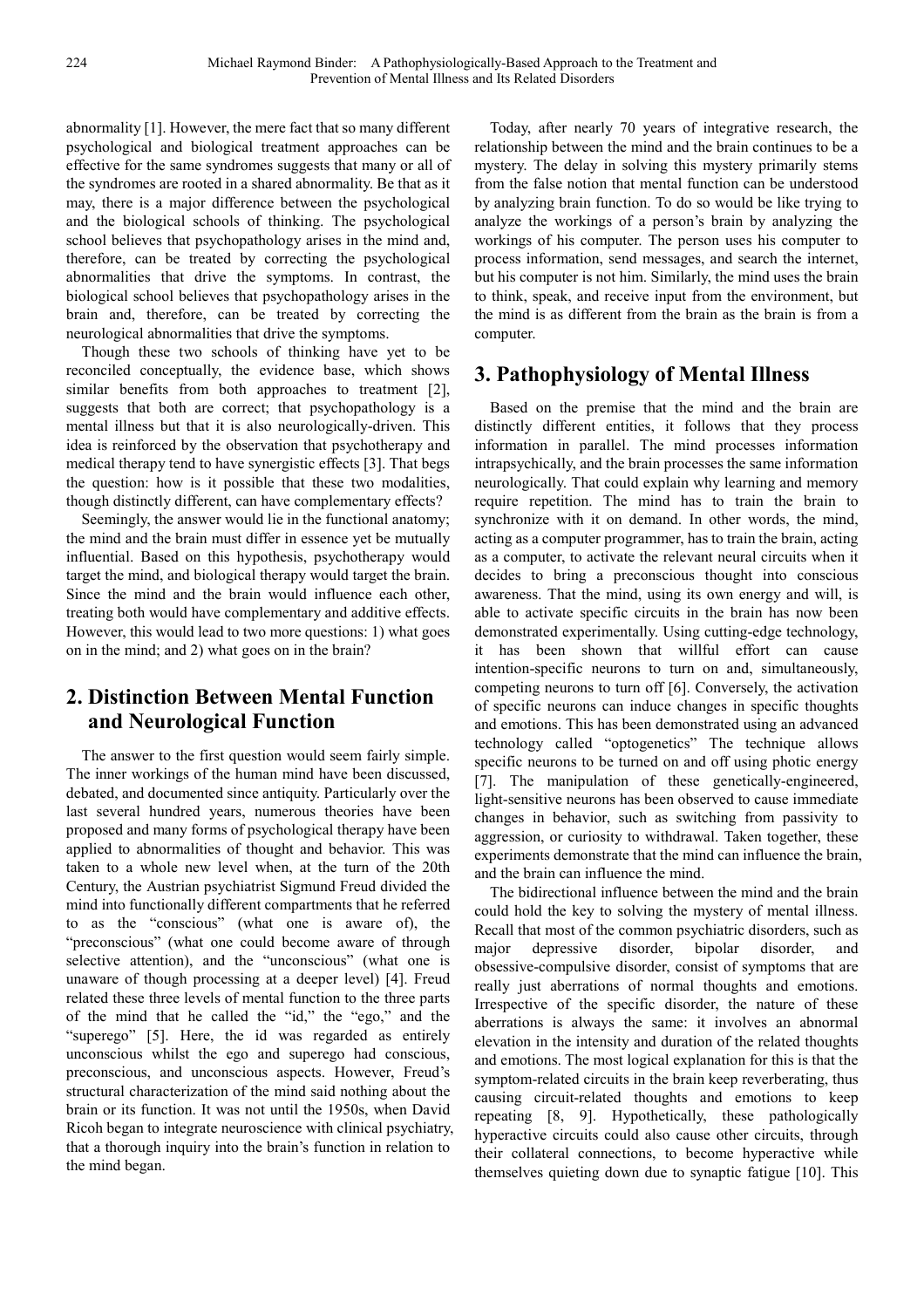could explain the emotional instability and cycling of symptoms that characterizes most psychiatric disorders [11-13].

The firing of neurons is regulated by the movement of ions across neuronal membranes. Too much positive charge passing into the cell or too much negative charge passing out of the cell would reduce neuronal membrane stability, thereby increasing the excitability of the neurological system. Hence, it would not be unreasonable to think that psychiatric symptoms could be rooted in ionchannelopathies. The neuronal hyperexcitability would abnormally amplify various thoughts and emotions and delay their return to baseline [8, 9, 12]. It could also cause racing thoughts and distractibility as the mind was bombarded by neurologically-induced impulses, and it could cause impulsivity if the mind attempted to respond to the related thoughts and feelings before it had a chance to think things through in conjunction with the brain.

This conceptualization, which is the basis of the Multi-Circuit Neuronal Hyperexcitability (MCNH) Hypothesis of Psychiatric Disorders, is corroborated by gene associations studies that link the major psychiatric disorders to ionchannelopathies [14-25]. More specifically, the research suggests that the protein products of the susceptibility genes for psychiatric disorders fail to properly regulate the movement of calcium and sodium ions through their respective channels [14-16, 18, 19]. The delay that this creates as neurons attempt to reestablish and maintain their resting potential is thought to be at the root of virtually every psychiatric symptom and disorder [8, 9].

That is not to say that every person who has hyperexcitable neurons will develop psychiatric symptoms, nor is it to say that every person who does not have hyperexcitable neurons will be completely immune to developing psychiatric symptoms. Rather, it is only to say that persons with hyperexcitable neurons would be more vulnerable to developing psychiatric symptoms because their neurons would abnormally amplify the neural-activating effects of intrapsychic stress [8]. This observation, in conjunction with the mind-brain duality of the cognitive-emotional system, provides a logical explanation for the shared beneficial effects of psychological and biological treatment approaches. It also illuminates two targets at which to aim treatment: the mind and the brain. By reducing mental tension, psychotherapy would prevent the mind from overstimulating the brain, and by reducing the excitability of the brain, anticonvulsant drugs, which could more aptly be called Neuroregulators because of their putative mechanism of action [26], would prevent the brain from overstimulating the mind.

# **4. How to Identify the Neuronal Hyperexcitability Trait**

In the past, identifying the trait of neuronal hyperexcitability would have depended upon a physician's clinical assessment and inquiries about a patient's behavior, lifestyle, and relationships. Through rapidly advancing technology, one could also envision the use of neuroimaging and electroencephalography to assist in this process. Fortuitously, however, there is growing evidence that the trait of neuronal hyperexcitability can be detected by simply measuring one's resting vital signs [27]. This is suggested by the observation that upper-end-of-normal resting vital signs are predictive of the same disorders that are believed to be rooted in neuronal hyperexcitability. For example, in a longitudinal study involving more than 1 million men in Sweden, Latvala et al. [28] found that subtle elevations in resting heart rate (RHR) were predictive of the later development of generalized anxiety disorder, obsessive-compulsive disorder, and schizophrenia. Similarly, Blom et al. [29] found that adolescent girls with emotional disorders had increased resting respiratory rates (RRR) in comparison to healthy controls. Persons with higher resting heart and respiratory rates have also been found to be at increased risk of developing a wide range of physical illnesses, including diabetes, high blood pressure, cardiovascular disease, autoimmune diseases, and all-cause mortality [27]. Strikingly, these are the same illnesses that shorten the lives of the mentally ill. These unlikely connections suggest that neuronal hyperexcitability is at the root of both the vital-sign elevations and the plethora of mental and physical illnesses of which they are predictive. The link between neuronal hyperexcitability, resting vital-sign elevations, and the aforementioned mental and physical illnesses is thought to be the consequence of a chronic hyperactivation of the autonomic nervous system, the cognitive-emotional system, the hypothalamic-pituitary system, the immunologic system, the metabolic system, and various other systems of the body consequent to neuronal hyperexcitability [27]. The reason that psychiatric and "functional" physical symptoms tend to precede the development of diagnosable physical abnormalities is that the cognitive-emotional system is more expressive of neuronal excitation than other organs and tissues of the body. The physical consequences tend to be delayed because they express the gradual erosive effects of neuronal hyperexcitability [27]. Based on the foregoing connections, which are rapidly being replicated [30-53], it has been hypothesized that a RHR above 75 beats/min or a RRR above 15 breaths/min is indicative of the neuronal hyperexcitability trait [27].

# **5. Benefits of Identifying the Neuronal Hyperexcitability Trait**

Recognizing the connection between psychiatric symptoms, neuronal hyperexcitability, and upper-end-of-normal resting vital signs has led to a new paradigm in the diagnosis and treatment of psychiatric disorders. The new paradigm, called the "neuronal excitability spectrum" [12], is based on the hypothesis that an inherent hyperexcitability of the neurological system is the biological driver of psychiatric symptoms irrespective of the manner in which they are expressed. As such, the new paradigm could be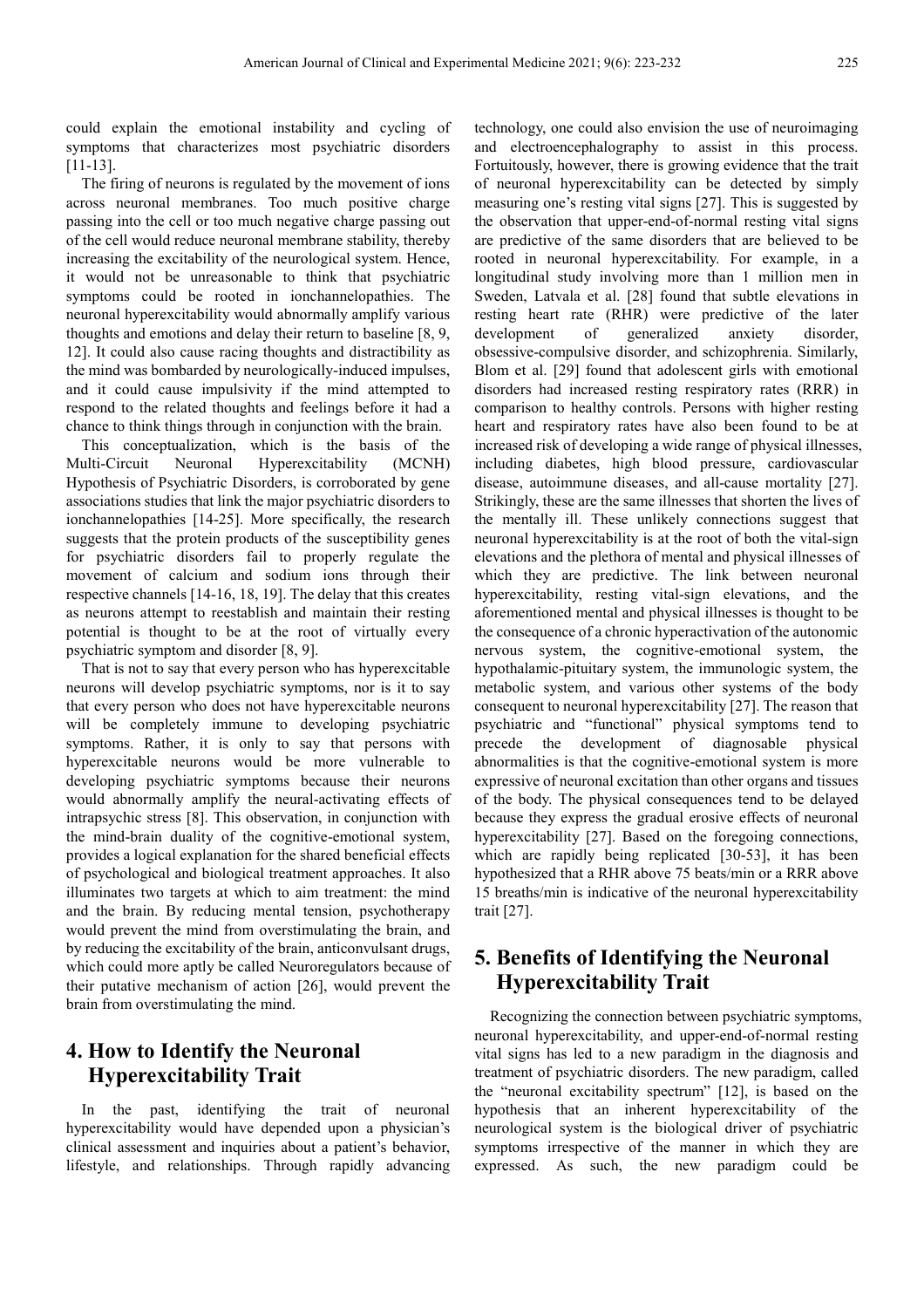conceptualized as the neurophysiological basis of the "bipolar spectrum," which many experts believe to be the most accurate of the symptom-based diagnostic systems [13]. Among the many advantages of the neuronal excitability spectrum over symptom-based diagnostic systems are that it 1) circumvents the need for stigmatizing diagnoses; 2) includes an objective basis for diagnosis and possibly also treatment-response monitoring (i.e., resting vital-sign measurements); 3) illuminates a precise biological target for treatment (i.e., neuronal hyperexcitability); and 4) is more comprehensive than the bipolar spectrum in that it would include those patients who, having normoexcitable or hypo-excitable neurons, would fall outside the bipolar spectrum. For example, using the bipolar spectrum construct, a patient with a good pre-morbid adjustment, no previous psychiatric history, and slowly developing psychiatric symptoms in the face of a severe and persistent emotional stressor would fall outside the bipolar spectrum [54]. However, there would be no way to confirm this because the bipolar spectrum, like all previous classification systems, is based on symptoms, which are subjective. In contrast, the neuronal excitability spectrum could use the patient's resting vital-sign measurements to confirm, both objectively and quantitatively, that the patient was outside the bipolar spectrum *neurophysiologically*. In so-doing, it would express the patient's potential to respond to various types of treatment without the need for diagnostic labels. Assuming that there were no confounding factors, such as cardiopulmonary disease, cardiopulmonary medications, illicit drugs, extreme athletic conditioning, or recent food intake, an RHR below 75 beats/min and an RRR below 15 breaths/min would suggest that the patient's neurological system was NOT hyperexcitable [12, 27]. The certainty that the patient was outside the bipolar spectrum would correspond to the numerical value of the vital-sign measurements; the lower the numbers, the greater the certainty [12]. According to the MCNH hypothesis, the primary cause of symptoms in such patients is an over-stimulation of stress-related circuits in the brain rather than a stress-induced exacerbation of an inherent neurophysiological abnormality. From a mind-brain perspective, persistent cognitive-emotional stress in such patients causes the mind to keep stimulating the brain. Over time, the repeated stimulation of the associated brain circuits causes them to become increasingly responsive to further stimulation. This effect, which is known as "primed burst potentiation" [55], is the MCNH explanation for how stress alone can fuel the development of psychiatric symptoms and why the onset of symptoms tends to be delayed relative to the onset of an inciting stressor. Hypothetically, this process could be aborted in several ways. One would be a resolution of the inciting stressor. Another would be a cognitive reframing of the stressor so as to reduce the amount of intrapsychic tension that it was causing. Yet another would be a medical rebalancing of the neurological system (as opposed to a medical stabilization of the system). Hence, such a patient, as demonstrated by numerous clinical studies [3], would be expected to respond best to a combination of psychotherapy

and antidepressant therapy. Again, antidepressant-induced paradoxical effects would be unlikely in such a patient because the neurological system is not inherently hyperexcitable [12].

In contrast, the patient with a history of chronic or recurrent psychiatric symptoms who presents with a stress-induced exacerbation of symptoms would most likely have a neurological system that was inherently hyperexcitable. In dimensional terms, the patient would fall into the bipolar spectrum [12, 54]. A resting heart rate above 75 beats/min or a resting respiratory rate above 15 breaths/min would confirm this categorization [11]. According to the MCNH hypothesis (and current recommendations), such a patient would best be treated with Neuroregulators (i.e., anticonvulsants and other brain-calming drugs) [56-59]. Although antidepressant therapy might reduce some of the patient's symptoms, it would fail to address the underlying problem of neuronal hyperexcitability [60, 61]. For the same reason, it would also incur the risk of bipolar switching and other paradoxical effects [62]. Moreover, the risk of paradoxical effects would tend to increase in conjunction with the numerical value of the patient's resting heart and respiratory rate measurements. Although psychotherapy would be another possible way to reduce this patient's symptoms, it too would fail to manage the underlying problem of neuronal hyperexcitability. It would also run the risk of increasing the patient's distress by attempting to address issues that have entered into consciousness not so much in relation to the current stressor but in relation to a pathological elevation in neurological activity consequent to the underlying neuronal hyperexcitability. These issues could include an over-dramatization of the presenting symptoms, a distortion of the inciting stressor, and possibly even the dredging up of issues that have long-since been resolved. These neurologically-based distortions could hinder or even completely thwart progress in therapy. In some cases, they could even cause the patient to regress. Consequently, the treatment of such patients, who are hypothesized to constitute the vast majority of mental health referrals [12], should begin with supportive psychotherapy and natural brain-calming interventions, such as stress reduction, establishment of an early sleep schedule, avoidance of caffeine and other psychostimulants, minimization of refined sugar, and, if not medically contraindicated, the initiation of a moderate exercise program [63]. Due to the severity of their symptoms, most of these patients will also need Neuroregulator therapy…at least until the precipitating stressor has passed or they are able to achieve adequate protection through the aforementioned natural interventions. The potent brain-calming effects and rapid onset of action of an effective anticonvulsant can quickly allow such patients to regain perspective and, if still needed, utilize psychotherapy more effectively. Also, because anticonvulsant therapy addresses the underlying problem of neuronal hyperexcitability, it could bring the patient to a higher level of functioning than before the inciting stressor began. It could also reduce the risk of relapse because the underlying vulnerability trait has been therapeutically modified. Thus, application of the MCNH hypothesis in conjunction with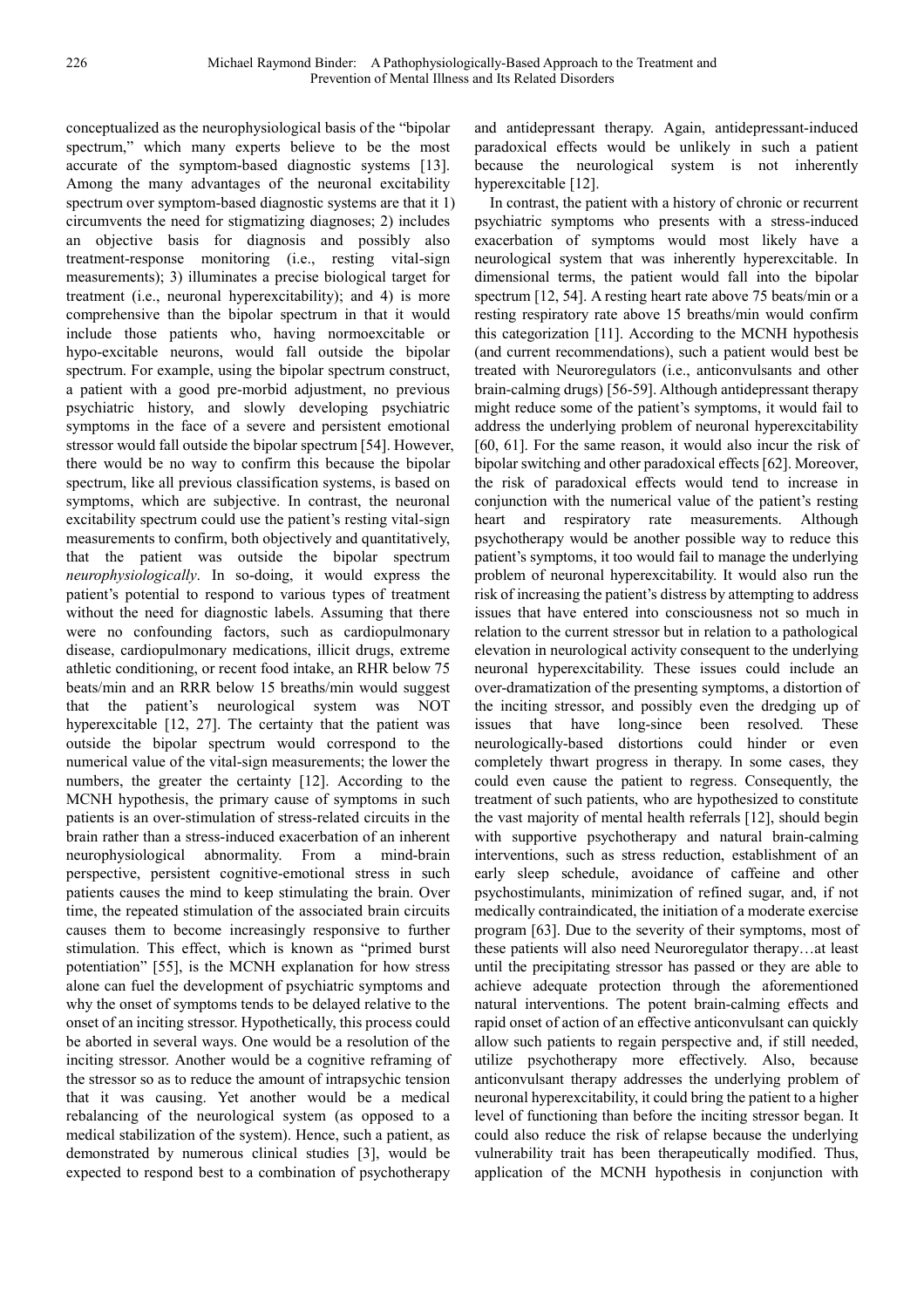resting vital-sign measurements could, by more accurately guiding treatment, reduce both the time to recovery and the risk of relapse.

Another, more challenging group of patients whose treatment could be improved by application of the MCNH hypothesis is personality-disordered patients. Although the chronic psychiatric symptoms that are experienced by such patients are commonly attributed to early life trauma and dysfunctional family dynamics, they too, according to the MCNH hypothesis, are rooted in neuronal hyperexcitability [8, 12]. Hypothetically, it is the extreme hypersensitivity of their emotional systems that causes them to develop the primitive defense mechanisms and extreme coping mechanisms that characterize a personality disorder. This is corroborated by the observation that many of these patients have siblings who, despite being raised by the same parents in the same households, are relatively unaffected by the dysfunction in their families [12]. Other siblings, though not developing a personality disorder, may develop some other kind of psychiatric disorder [64]. Based on the autosomal dominant and additive pattern of this distribution [8, 12], it is thought that the unaffected siblings inherit normal genes, whereas the less severely affected siblings inherit one rather than two of the alleles for neuronal hyperexcitability [8]. The classic Mendelian distribution of psychopathology in these families also suggests that, among the many variables that contribute to the development of a psychiatric disorder, the trait of neuronal hyperexcitability is the most important.

Under the contention that severe neuronal hyperexcitability is at the root of personality disorders and that family dysfunction, in the face of severe neuronal hyperexcitability, is what precipitates the severe psychological problems that complicate the treatment of personality-disordered patients, the MCNH hypothesis would advocate the use of Neuroregulators prior to initiating any exploratory forms of psychotherapy. The historic failure to recognize that personality disorders are rooted in neuronal hyperexcitability could help explain why personality-disordered patients have notoriously been so difficult to treat. According to the MCNH hypothesis, antidepressant therapy should be avoided in such patients because their emotional systems, being hyperexcitable, are too unstable to tolerate the stimulating effects of antidepressants [60, 61]. The hyperexcitability of their neurological systems can be confirmed by resting vital-sign measurements [12]. In the absence of potential confounding factors, nearly all personality-disordered patients would be expected to have upper-end-of-normal resting heart and/or respiratory rates [12]. The single exception would be the subgroup of antisocial personality disorder known as "primary psychopathy." These individuals, who have been characterized as having callous and unemotional traits [65], do not have an emotional disturbance but rather an emotional deficit [66]. Hypothetically, their neurological systems are *hypo*-excitable [12]. As would be predicted by the MCNH hypothesis, their resting vital signs have been found to be on the lower end of normal [67]. That is not to say that every person who has hypo-excitable neurons will become a psychopath, as there are many other factors that contribute to the development of a personality disorder. However, the diminished emotional sensitivity that the trait of neuronal hypo-excitability confers would seem to increase the risk of developing a hedonistic disregard for others. Then again, that alone would not qualify as a psychiatric disorder.

The hypothetical reason that persons with hypo-excitable and normoexcitable neurological systems are so resistant to developing psychiatric symptoms is that their neurons, when stimulated, are less likely to react and faster to re-establish their resting potentials, thereby tending to prevent enough neuronal recruitment and temporal summation to precipitate symptoms (Figure 1, white curve). In contrast, the neurons of persons with hyperexcitable neurological systems are more likely to react and slower recover, thus permitting enough neuronal recruitment and temporal summation to precipitate psychiatric symptoms even under conditions of only mild-to-moderate stress (Figure 1, red curve). Now then, given that mild-to-moderate stressors are encountered much more frequently than the severe and persistent stressors that would be required to precipitate psychiatric symptoms in persons with normoexcitable neurons, the MCNH hypothesis would predict that the vast majority of persons who seek mental health care have hyperexcitable neurological systems (Figure 2).

#### **Stress-Response Curves**



*Figure 1. Conceptual illustration of the stress response in a person with neuronal hyperexcitability (red curve) in comparison to a normal response (white curve). The relatively large magnitude of the neuronal hyperexcitability curve is hypothetically due to the tendency for more hyperexcitable neurons to be recruited and for their responses to summate due to the extra time that they take to return to baseline.* 



*Figure 2. Pie chart estimating the proportion of patients seeking mental health services who have hyperexcitable neurons (purple area) in comparison to those who have normoexcitable neurons (black area).*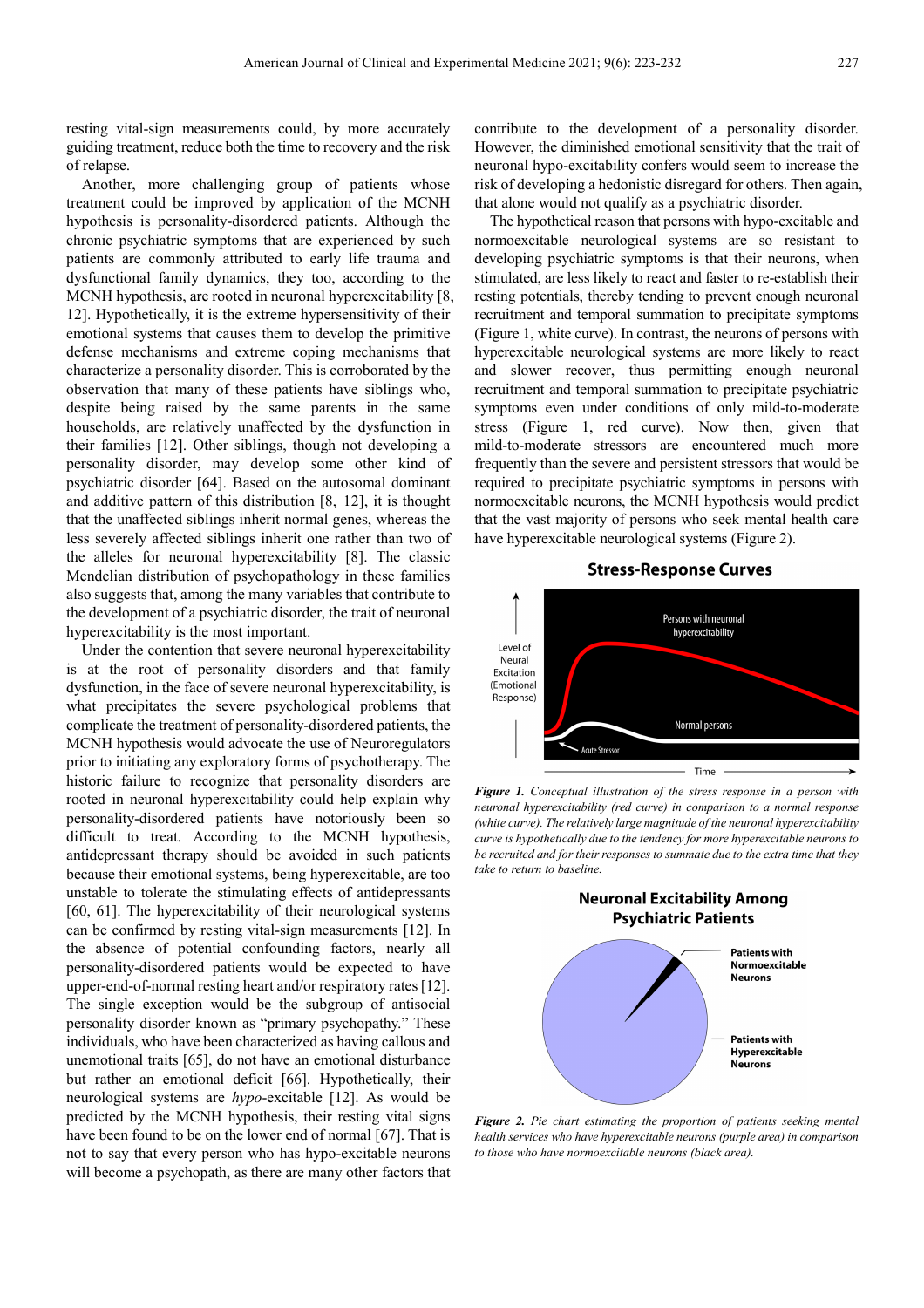Note, however, that this does not align with the fact that the vast majority of psychiatric patients are treated with antidepressants rather than anticonvulsants (Figure 3). In fact the sales of antidepressants outnumber the sales of anticonvulsants by more than six-to-one [68-71]. This could help explain why the success rate with antidepressants, which would be more appropriate for persons with normoexcitable neurons, is so low [72]. The discrepancy highlights the weakness of symptom-based diagnostic systems. The other problem with symptom-based treatment is that it fails to guide the duration of pharmacotherapy in an operationally-precise way. Instead, it relies on a patient's illness history and population outcome measures to guide treatment duration—informatics that are subjective, sometimes incomplete, and often unavailable. The MCNH hypothesis guides the duration of treatment more accurately because it divides the risk of relapse into three identifiable factors: 1) the excitability of the neurological system; 2) the level of psychosocial stress; and 3) the strength of the patient's coping skills and social support. Thus, for example, a patient with mild-to-moderate neuronal hyperexcitability and strong psychosocial support may need a Neuroregulator only during high-stress periods, particularly if combined with natural brain-calming interventions. This conservative approach is facilitated by the fact that Neuroregulators exert their therapeutic effects almost immediately and generally lack any withdrawal effects. A patient with a higher level of neuronal hyperexcitability would be more likely to need continuous Neuroregulator therapy, especially if his or her support systems were weak. Finally, a patient with a very high level of neuronal hyperexcitability, such as one with schizophrenia, bipolar disorder, or a severe personality disorder, would be expected to experience psychiatric symptoms even when environmental stressors were low and sometimes even when treated continuously with Neuroregulators. Moreover, there is increasing evidence that, beyond leaving such a patient at considerable risk for chronic psychiatric symptoms, the disruptive effects that very high levels of neuronal excitability have on the endocrine, the metabolic, the cardiovascular, the muscular, and the immunologic systems increase the patient's vulnerability to developing any of a wide range of general medical conditions, such as diabetes, high blood pressure, cardiovascular disease, chronic pain, autoimmune disease, cancer, and dementia [12, 27, 73].

In addition to its ability to improve diagnostic accuracy, optimize treatment, and minimize the risk of relapse, the MCNH hypothesis, in conjunction with resting vital-sign measurements, could help overcome the barriers to treatment that are created by the broad overlap between psychiatric symptoms and normal cognitions and emotions. Because psychiatric symptoms such as anxiety, depression, fear, and irritability, differ from normal emotions only in their intensity and duration, and because these and other psychiatric symptoms, such as euphoria, excitement, repetitive thoughts, and trouble sleeping, can easily be rationalized as situationally-induced, many patients are unaware that their symptoms are abnormal. This, together

with the stigma of mental illness, prevents many patients from seeking psychiatric evaluation. Moreover, it can even prevent trained clinicians from recognizing the pathological nature of the symptoms. For example, a patient who becomes depressed after being diagnosed with a serious illness or losing a close family member can easily be perceived as reacting appropriately under the circumstances. Moreover, even if a psychiatric diagnosis is made, it is often delayed because normal cognitions and emotions tend to grow into abnormal cognitions and emotions insidiously rather than abruptly. Additional delays in diagnosis and treatment can be caused by a reluctance on the part of the patient and possibly members of the patient's family to admit that a treatable psychiatric condition is developing. Alternatively, many patients, due fears of being ostracized, unconsciously "convert" their psychiatric symptoms into physical symptoms. Both of these barriers to treatment could be circumvented by objectively identifying what is hypothesized to be the subtle but pernicious instigator of nearly all psychiatric disorders; namely, neuronal hyperexcitability. The neuronal hyperexcitability trait, its genetic mode of transmission, it psychiatric manifestations, and its effects on the autonomic nervous system can aptly be expressed by the non-stigmatizing but fittingly-descriptive acronym "Familial Limbic Autonomic System Hyperexcitability" or FLASH [27]. Moreover, because the trait of neuronal hyperexcitability is also thought to underlie a wide range of general medical conditions, the use of the term "FLASH syndrome" would not necessarily specify the presence of psychiatric symptomatology. This would help prevent it from becoming stigmatized while at the same time broadening its applicability.

# **Percentage of Prescriptions Filled** for Various Psychotropic Drugs



*Figure 3. Pie chart illustrating the sales of antidepressants relative to various other psychotropic drugs. Note the large discrepancy between the proportion of patients who are prescribed antidepressants and the small number of patients who, having normoexcitable neurons (Figure 2), would be appropriate to receive antidepressants. This discrepancy highlights the weakness of the current diagnostic system.*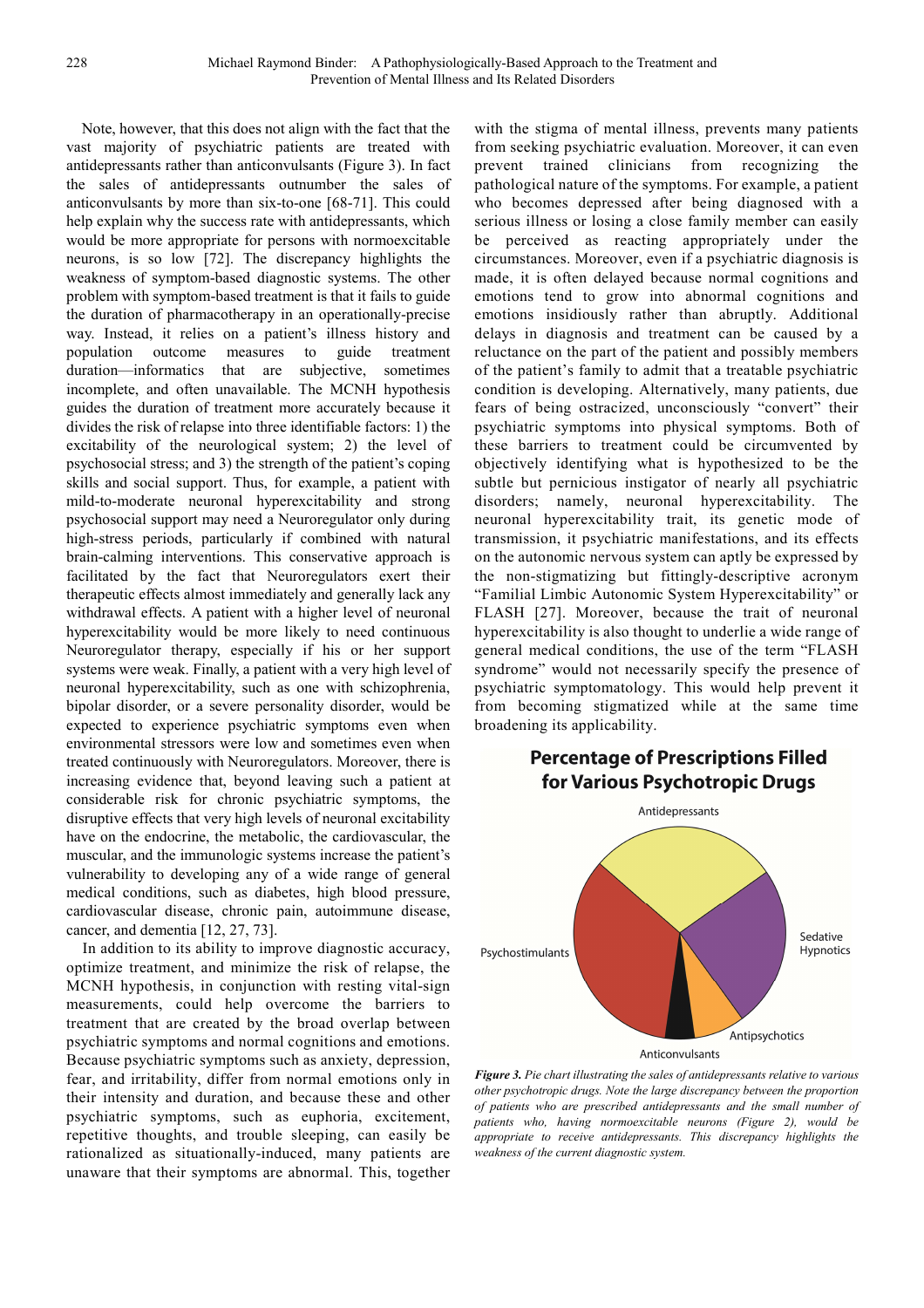#### **6. Discussion**

Throughout history, the understanding of mental, emotional, and behavioral abnormalities has been hampered by a limited understanding of brain structure and function. Yet despite the enormous strides that have been made in neuroscience over the last century, the relationship between psychopathology and neuropathology has remained unclear. Consequently, psychiatric disorders continue to be treated with various forms of psychological and biological therapy without a clear guide to which modality is most appropriate for which patients.

Although the monoamine hypothesis has, for more than fifty years, offered a biological basis for using antidepressants in the treatment of depression, the hypothesis is incomplete and is increasingly becoming viewed as too simplistic to explain all of the phenomena that are observed in the psychophysiology of mood disorders [74]. Other proposals, such as the immune [75, 76], the endocrine [77], the mitochondrial [78], the glutamatergic [77], and the neuroplastic [77] models of depression are likewise incomplete in that they too fail to explain how the related changes in brain structure and function cause the symptoms that characterize clinical depression and other psychiatric disorders.

As the first comprehensive psychophysiologically-based explanation for the development of psychiatric symptoms, the MCNH hypothesis, in conjunction with resting vital-sign measurements and the mind-brain duality of the cognitive-emotional system, is the first to integrate the psychological and biological schools of thinking about mental illness into one cohesive psychophysiological framework. Beyond reconciling the fields of psychology and psychiatry, the new conceptualization of mental illness traces all chronic illnesses, whether mental or physical, to a shared, highly influential, vulnerability trait; namely, neuronal hyperexcitability.

The following seven observations testify to the importance of identifying the neuronal hyperexcitability trait. First, the trait is highly common, affecting an estimated 40% of the population. Second, the trait is highly influential, as demonstrated by the autosomal dominant distribution of those who inherit the genes for neuronal hyperexcitability. Third, the trait is highly recognizable, making its presence known through a wide range of psychiatric symptomatology, functional physical symptoms, and objective physical measurements. Fourth, the trait is highly modifiable, as there are many ways, both natural and medical, to reduce the excitability of the neurological system. Fifth, the trait is highly descriptive, thus allowing patients to conceptualize and more readily accept the treatment that it guides. Sixth, the trait is highly resistant to becoming stigmatized, as it is proposed to underlie both mental and physical illness. Seventh, the trait is highly preventable through education, family planning, and, if necessary, the prophylactic use of anticonvulsants and other Neuroregulators. For all of these reasons, attention to the neuronal hyperexcitability trait may usher in history's greatest campaign in the fight against sickness and disease.

#### **7. Directions for Future Research**

Urgently needed are clinical studies comparing the effectiveness of Neuroregulator therapy (specifically anticonvulsants either alone or in combination with other anticonvulsants) to standard pharmacotherapy for a variety of psychiatric disorders. Also needed are studies comparing the effectiveness of Neuroregulators to psychotherapy alone and to psychotherapy in combination with other psychotropic medications.

#### **8. Conclusion**

Although treatment with medication and psychotherapy are the mainstays of mental health care, there are few guidelines regarding which to use, for how long, and for which patients. At best, this can cause resources to be squandered, and at worst, it can cause patients to become more symptomatic than before they started treatment. As the first comprehensive psychophysiologically-based explanation for the development of psychiatric symptoms, the MCNH hypothesis, in conjunction with the mind-brain duality of the cognitive-emotional system, offers a more precise framework through which to organize and implement treatment. It also offers an easily-accessible, objective means by which to determine the presence of the neuronal hyperexcitability trait, thereby making its use practical for both patients and clinicians. Because neuronal hyperexcitability is also thought to be the underlying driver of chronic disease, the MCNH hypothesis offers opportunities for illness prevention that are unprecedented in the history of medicine. Clinical and experimental confirmation of the hypothesis could revolutionize the diagnosis, treatment, and prevention of disease.

### **Conflicts of Interest**

The author declares that he has no competing interests.

#### **References**

- [1] Jablensky A. Psychiatric classifications: validity and utility. World Psychiatry 2016; 15 (1): 26-31.
- [2] Cuijpers P, Sijbrandij M, Koole SL, et al. The efficacy of psychotherapy and pharmacotherapy in treating depressive and anxiety disorders: a meta-analysis of direct comparisons. World Psychiatry 2013; 12 (2): 137–148.
- [3] Cuijpers P, Sijbrandij M, Koole SL, et al. Adding psychotherapy to antidepressant medication in depression and anxiety disorders: a meta-analysis. World Psychiatry 2014; 13  $(1): 56–67.$
- [4] Freud S. (1924). A general introduction to psychoalaysis, trans. Joan Riviere.
- [5] Freud S. (1915). The unconscious. SE, 14: 159-204.
- [6] Cerf M, Thiruvengadam N, Mormann F, et al. On-line, voluntary control of human temporal lobe neurons. Nature 2010; 467: 1104-1108.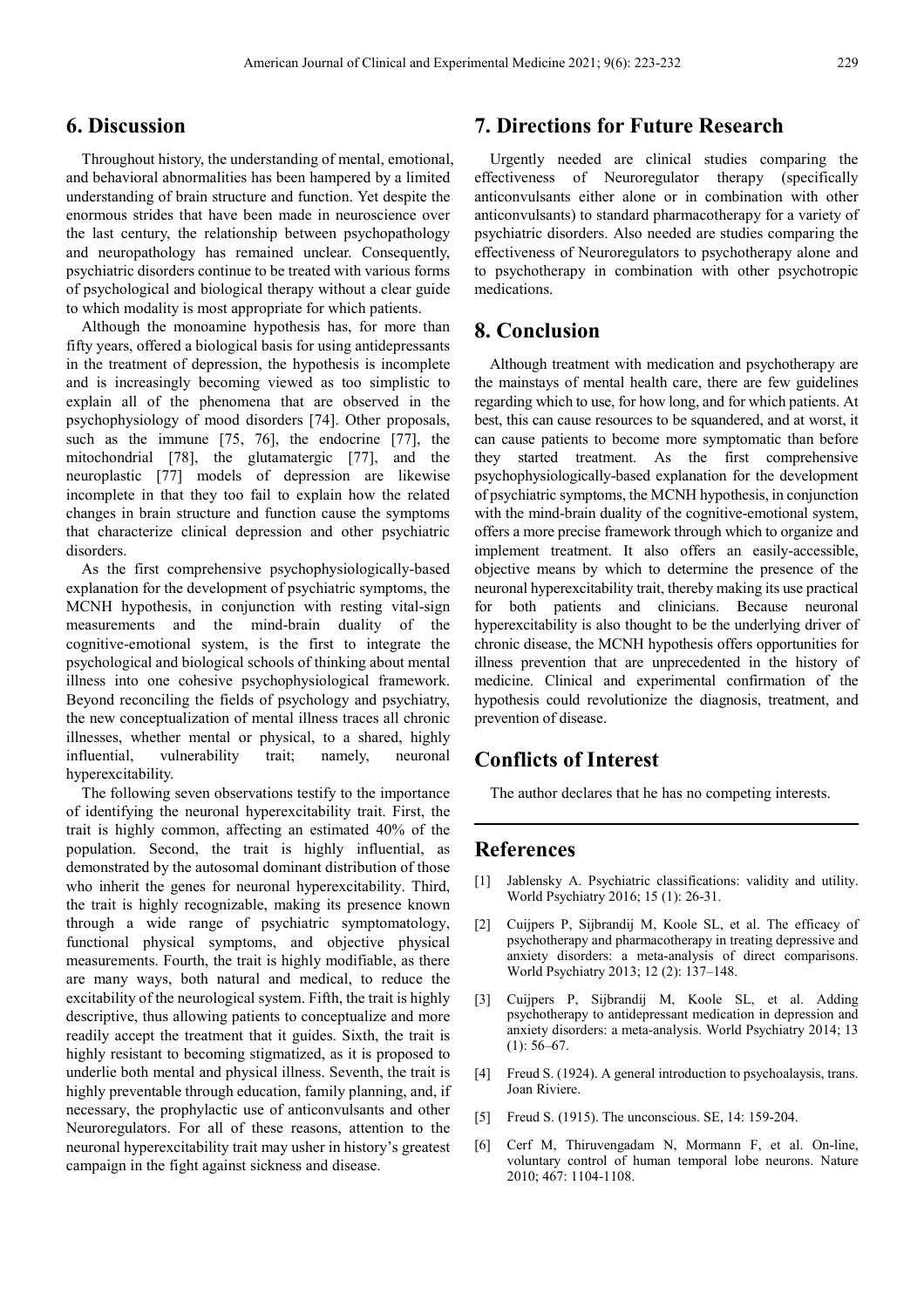- [7] Aravanis AM, Wang L-P, Zhang F, et al. An optical neural interface: in vivo control of rodent motor cortex with integrated fiberoptic and optogenetic technology. Journal of Neural Engineering 2007; 4 (3).
- [8] Binder MR. The multi-circuit neuronal hyperexcitability hypothesis of psychiatric disorders. AJCEM 2019; 7 (1): 12-30.
- [9] Binder MR. Neuronal Hyperexcitability: Significance, Cause, and Diversity of Clinical Expression. AJCEM; 9 (5): 163-173.
- [10] Henkel AW, Welzel O, Groemer T W, et al. Fluoxetine prevents stimulation-dependent fatigue of synaptic vesicle exocytosis in hippocampal neurons. Journal of Neurochemistry 2010; 114 (3): 697-705.
- [11] Binder MR. Electrophysiology of seizure disorders may hold key to the pathophysiology of psychiatric disorders. AJCEM 2019; 7 (5): 103-110.
- [12] Binder MR: The neuronal excitability spectrum: a new paradigm in the diagnosis, treatment, and prevention of mental illness and its relation to chronic disease. AJCEM 2021; 9 (6): 193-209.
- [13] Akiskal HS. The bipolar spectrum: new concepts in classification and diagnosis. In: Grinspoon L, editor. Psychiatry Update; The American Psychiatric Association Annual Review. Vol. 2. Washington DC: American Psychiatric Press 1983, pp. 271–292.
- [14] Ferreira, MAR, O'Donovan MC, Sklar P. Collaborative genome-wide association analysis supports a role for ANK3 and CACNA1C in bipolar disorder. Nat Genet 2008; 40 (9): 1056-1058.
- [15] Yuan A, Yi Z, Wang Q, et al. ANK3 as a risk gene for schizophrenia: new data in Han Chinese and meta analysis. Am J Med Genet B Neuropsychiatr Genet 2012; 159B (8): 997-1005.
- [16] Green EK, Grozeva D, Jones I, et al., Wellcome Trust Case Control Consortium, Holmans, PA, Owen, MJ, O'Donovan, MC, Craddock N. The bipolar disorder risk allele at CACNA1C also confers risk of recurrent major depression and of schizophrenia. Mol Psychiatry 2010; 15 (10): 1016-1022.
- [17] Liu Y, Blackwood DH, Caesar S, et al. Meta-analysis of genome-wide association data of bipolar disorder and major depressive disorder. Mol Psychiatry 2011; 16 (1).
- [18] Iqbal Z, Vandeweyer G, van der Voet M, et al. Homozygous and heterozygous disruptions of ANK3: at the crossroads of neurodevelopmental and psychiatric disorders. Human Molecular Genetics 2013; 22: 1960-1970.
- [19] Subramanian J, Dye L, Morozov, A. Rap1 signaling prevents L-type calcium channel-dependent neurotransmitter release. Journal of Neuroscience 2013; 33 (17): 7245.
- [20] Santos M, D'Amico D, Spadoni O, et al. Hippocampal hyperexcitability underlies enhanced fear memories in TgNTRK3, a panic disorder mouse model. Journal of Neuroscience 2013; 33 (38): 15259-15271.
- [21] Lopez AY, Wang X, Xu M, et al. Ankyrin-G isoform imbalance and interneuronopathy link epilepsy and bipolar disorder. Mol Psychiatry 2017; 22 (10): 1464–1472.
- [22] Contractor A, Klyachko VA, Portera-Cailliau C. Altered

neuronal and circuit excitability in Fragile X syndrome. Neuron 2015; 87 (4): 699-715.

- [23] O'Brien NL, Way MJ, Kandaswamy R, et al. The functional GRM3 Kozak sequence variant rs148754219 affects the risk of schizophrenia and alcohol dependence as well as bipolar disorder. Psychiatric Genetics 2014; 24: 277–278.
- [24] Schizophrenia Working Group of the Psychiatric Genomics Consortium: Ripke S, Neale BM, O'Donovan MC. Biological insights from 108 schizophrenia-associated genetic loci. Nature 2014; 511 (7510): 421-427.
- [25] Freedman R, Coon H, Myles-Worsley M, et al. Linkage of a neurophysiological deficit in schizophrenia to chromosome 15 locus. PNAS 1997; 94 (2): 587–592.
- [26] Binder MR. Introducing the term "Neuroregulator" in Psychiatry. AJCEM 2019; 7 (3): 66-70.
- [27] Binder MR. FLASH Syndrome: tapping into the root of chronic illness. AJCEM 2020; 8 (6): 101-109.
- [28] Latvala A, Kuja-Halkola R, Rick C, et al. Association of resting heart rate and blood pressure in late adolescence with subsequent mental disorders: A longitudinal population study of more than 1 million men in Sweden. JAMA Psychiatry 2016; 73 (12): 1268-1275.
- [29] Blom EH, Serlachius E, Chesney MA, Olsson EMG. Adolescent girls with emotional disorders have a lower end-tidal CO2 and increased respiratory rate compared with healthy controls. Psychophysiology 2014; 51 (5): 412-418.
- [30] Colangelo LA, Yano Y, Jacobs Jr DR, Lloyd-Jones DM. Association of Resting Heart Rate With Blood Pressure and Incident Hypertension Over 30 Years in Black and White Adults: The CARDIA Study. Hypertension 2020; 76 (3): 692- 698.
- [31] Shi Y, Zhou W, Liu S, et al. Resting heart rate and the risk of hypertension and heart failure: a dose-response meta- analysis of prospective studies. J Hypertens 2018; 36 (5): 995-1004.
- [32] Shen L, Wang Y, Jiang X, et al. Dose-response association of resting heart rate and hypertension in adults: A systematic review and meta-analysis of cohort studies. Medicine (Baltimore) 2020; 99 (10): e19401.
- [33] Dalal J, Dasbiswas A, Sathyamurthy I, et al. Heart Rate in Hypertension: Review and Expert Opinion. International Journal of Hypertension 2019.
- [34] Lee DH, de Rezende LFM, Hu FB, Jeon JY, Giovannucci EL. Resting heart rate and risk of type 2 diabetes: a prospective cohort study and meta-analysis. Diabetes Metab Res Rev 2019; 35 (2): e3095.
- [35] Aune D, o'Hartaigh B, Vatten LJ. Resting heart rate and the risk of type 2 diabetes: A systematic review and dose-response meta-analysis of cohort studies. Nutr Metab Cardiovasc Dis 2015; 25 (6): 526-534.
- [36] Nagaya T, Yoshida H, Takahashi H, Kawai M. Resting heart rate and blood pressure, independent of each other, proportionally raise the risk for type-2 diabetes mellitus. Int J Epidemiol 2010; 39 (1): 215-222.
- [37] Kannel W, Kannel C, Paffenbarger R, Cupples A. Heart rate and cardiovascular mortality: The Framingham study. Am Heart J 1987; 113: 1489-1494.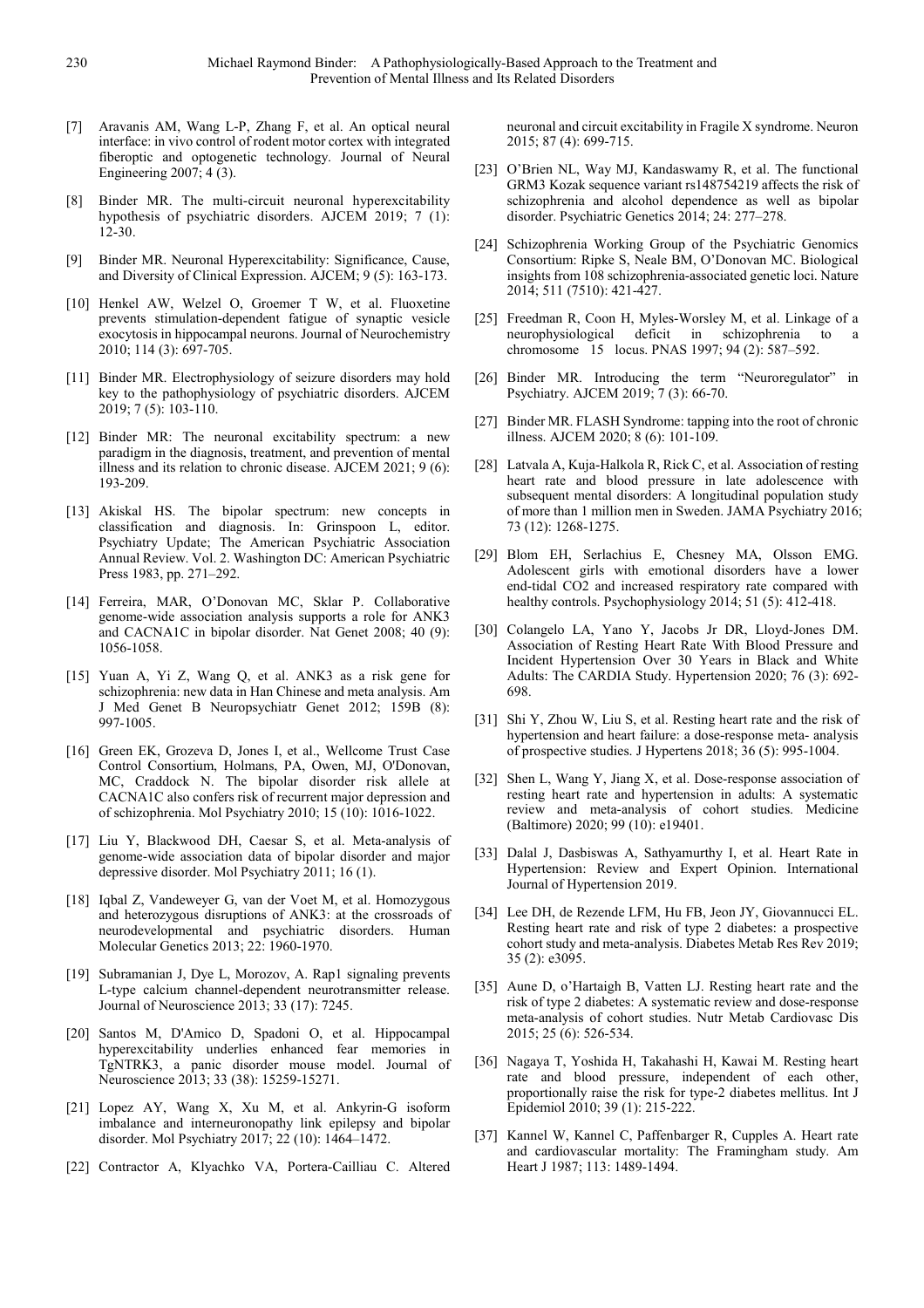- [38] Gillum R, Makuc D, Feldman J. Pulse rate, coronary heart disease, and death: The NHANES I epidemiologic follow-up study. Am Heart J 1991; 121: 172-177.
- [39] Cooney MT, Vartiainen E, Laatikainen T, et al. Elevated resting heart rate is an independent risk factor for cardiovascular disease in healthy men and women. Am Heart J 2010; 159 (4): 612-619.
- [40] Khan H, Kunutsor S, Kalogeropoulos AP, et al. Resting heart rate and risk of incident heart failure: three prospective cohort studies and a systematic meta-analysis. J Am Heart Assoc 2015; 4 (1): e001364.
- [41] Alhalabi L, Singleton MJ, Oseni AO, et al. Relation of higher resting heart rate to risk of cardiovascular versus noncardiovascular death. Am J Cardiol 2017; 119 (7): 1003- 1007.
- [42] Zhang D, Shen X, Qi X. Resting heart rate and all-cause and cardiovascular mortality in the general population: a metaanalysis. CMAJ 2016; 188 (3): E53-E63.
- [43] Yu J, Dai L, Zhao Q. Association of cumulative exposure to resting heart rate with risk of stroke in general population: The Kailuan Cohort Study. Journal of Stroke and Cardiovascular Diseases 2017; (26): 11: 2501-2509.
- [44] Huang Y-Q, Shen G, Huang J-Y, Zhang B, Feng Y-Q. A nonlinear association between resting heart rate and ischemic stroke among community elderly hypertensive patients. Postgrad Med 2020; 132 (2): 215-219.
- [45] Aune D, Sen A, o'Hartaigh B, et al. Resting heart rate and the risk of cardiovascular disease, total cancer, and all-cause mortality - A systematic review and dose-response metaanalysis of prospective studies. Nutr Metab Cardiovasc Dis 2017; 27 (6): 504-517.
- [46] Eriksen BO, Småbrekke S, Jenssen TG, et al. Office and ambulatory heart rate as predictors of age-related kidney function decline: A population-based cohort study. Hypertension 2018; 72 (3): 594-601.
- [47] Anker MS, Ebner N, Hildebrandt B, et al. Resting heart rate is an independent predictor of death in patients with colorectal, pancreatic, and non-small cell lung cancer: results of a prospective cardiovascular long-term study. European Journal of Heart Failure 2016; 18 (12).
- [48] Park J, Kim JH, Park Y. Resting heart rate is an independent predictor of advanced colorectal adenoma recurrence. PLoS One 2018; 13 (3): e0193753.
- [49] Burke SL. Resting heart rate moderates the relationship between neuropsychiatric symptoms, MCI, and Alzheimer's disease. Innov Aging 2019; 3 (suppl 1): S641.
- [50] Jouven X, Empana J-P, Schwartz PJ, et al. Heart-rate profile during exercise as a predictor of sudden death. N Engl J Med 2005; 352: 1951-1958.
- [51] Baumert M, Linz D, Stone K, et al. Mean nocturnal respiratory rate predicts cardiovascular and all-cause mortality in community-dwelling older men and women. European Respiratory Journal 2019; DOI: 10.1183/13993003.02175-2018.
- [52] Eick C, Groga-Bada P, Reinhardt K, et al. Nocturnal respiratory rate as a predictor of mortality in patients with acute coronary syndrome. Openheart 2018; 5 (2).
- [53] Dommasch M, Sinnecker D, Barthel P, et al. Nocturnal respiratory rate predicts non-sudden cardiac death in survivors of acute myocardial infarction. J Am Coll Cardiol 2014; 63: 2432-2433.
- [54] Akiskal HS, Maser JD, Zeller PJ, et al. Switching from 'unipolar' to bipolar II. An 11-year prospective study of clinical and temperamental predictors in 559 patients. Arch Gen Psychiatry 1995; 52 (2): 114-23.
- [55] Rose GM, Diamond DM, Pang K, Dunwiddie TV. Primed burst potentiation: lasting synaptic plasticity invoked by physiologically patterned stimulation. In: Haas HL, Buzsàki G. (eds) Synaptic plasticity in the hippocampus. Springer, Berlin, Heidelberg, 1988.
- [56] Pacchiarotti I, Bond DJ, Baldessarini RJ, et al. The international society for bipolar disorders (isbd) task force report on antidepressant use in bipolar disorders. Am J Psychiatry 2013; 170: 1249–1262.
- [57] Kahn DA, Sachs GS, Printz DJ, Carpenter D. Medication treatment of bipolar disorder 2000: A summary of the expert consensus guidelines. Journal of Psychiatric Practice 2000; 6 (4): 197-211.
- [58] Young LT. What is the best treatment for bipolar depression? J Psychiatry Neurosci 2008; 33 (6): 487-488.
- [59] Ghaemi SN. Bipolar spectrum: a review of the concept and a vision for the future. Psychiatry Investig 2013; 10 (3): 218-224.
- [60] Aghajanian GK and Marek GJ. Serotonin induces excitatory postsynaptic potentials in apical dendrites of neocortical pyramidal cells. Neuropharmacology 1997; 36 (4-5): 589-599.
- [61] Cardamone L, Salzberg MR, Koe AS, et al. (2014) Chronic antidepressant treatment accelerates Kindling epileptogenesis in rats. Neurobiol Dis. 63: 194-200.
- [62] El-Mallakh RS, Vöhringer PA, Ostacher MM, et al. Antidepressants worsen rapid-cycling course in bipolar depression: A STEP-BD randomized clinical trial. Journal of Affective Disorders 2015; 184: 318-321.
- [63] Binder MR. Gabapentin—the popular but controversial anticonvulsant drug may be zeroing in on the pathophysiology of disease. AJCEM 2021; 9 (4): 122-134.
- [64] Dean K, Stevens H, Mortensen PB, Full Spectrum of Psychiatric Outcomes Among Offspring With Parental History of Mental Disorder. Arch Gen Psychiatry 2010; 67 (8): 822-829.
- [65] Hawes DJ, Brennan J, Dadds MR. Cortisol, callous-unemotional traits, and pathways to antisocial behavior. Curr Opin Psychiatry 2009; 22 (4): 357-362.
- [66] Skeem J, Johansson P, Andershed H, Kerr M, Louden JE. Two subtypes of psychopathic violent offenders that parallel primary and secondary variants. J Abnorm Psychol 2007; 116 (2): 395–409.
- [67] Latvala A, Kuja-Halkola R, Almqvist C, Larsson H, Lichtenstein P. A Longitudinal study of resting heart rate and violent criminality in more than 700 000 men. JAMA Psychiatry 2015; 72 (10): 971-978.
- [68] Brody DJ, Gu Q. Antidepressant use among adults: United States, 2015-2018. National Center for Health Statistics. NCHS Data Brief No. 377, September 2020.